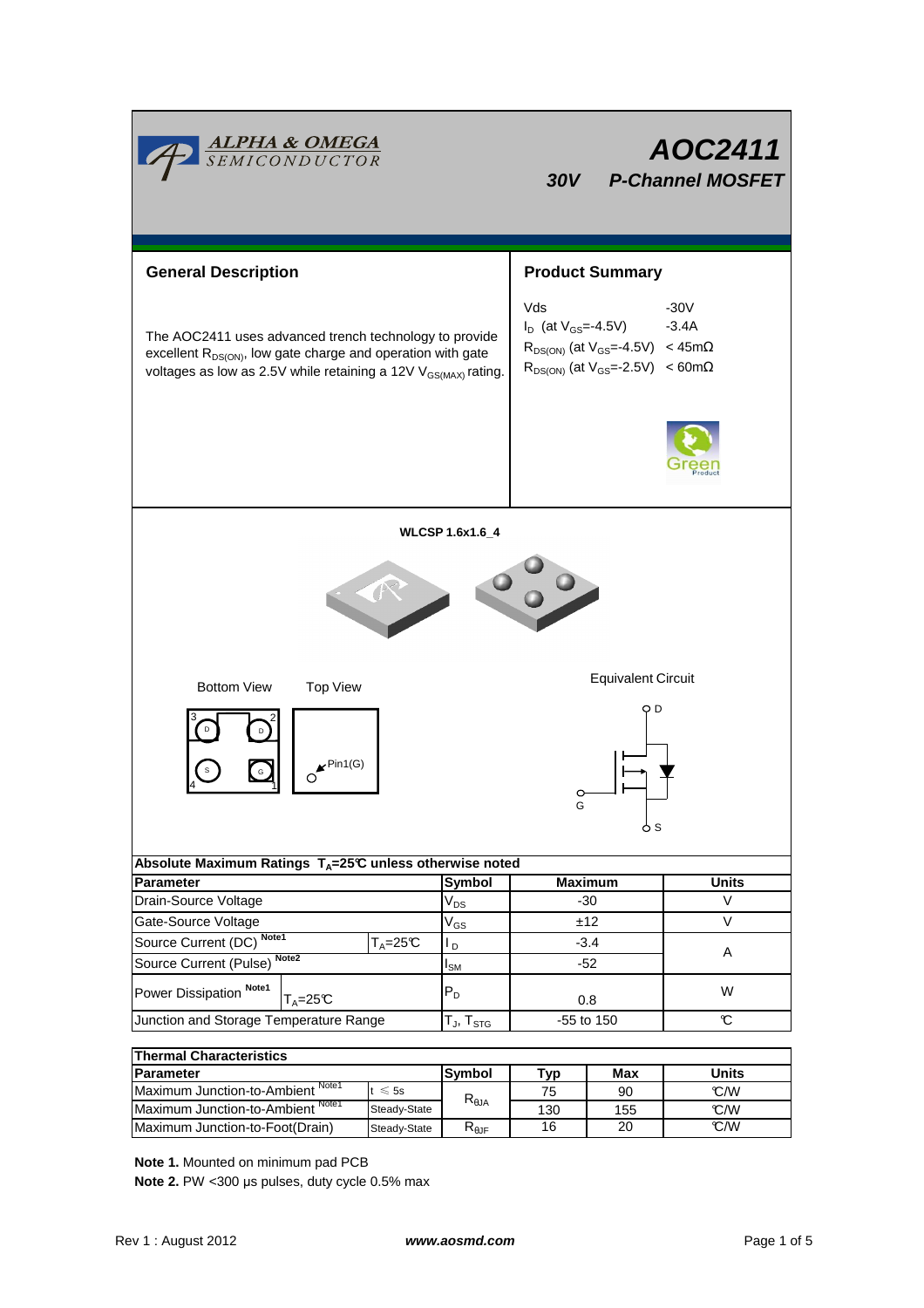

## **Electrical Characteristics (TJ=25°C unless otherwise noted)**

| <b>Symbol</b>                          | <b>Parameter</b>                      | <b>Conditions</b>                                                                                        |            | Min    | <b>Typ</b>     | <b>Max</b> | <b>Units</b> |  |  |  |
|----------------------------------------|---------------------------------------|----------------------------------------------------------------------------------------------------------|------------|--------|----------------|------------|--------------|--|--|--|
| <b>STATIC PARAMETERS</b>               |                                       |                                                                                                          |            |        |                |            |              |  |  |  |
| $BV_{DSS}$                             | Source-Source Breakdown Voltage       | $ID=-250\mu A$ , $VGS=0V$                                                                                |            | $-30$  |                |            | $\vee$       |  |  |  |
| $I_{DSS}$                              | Zero Gate Voltage Source Current      | $V_{DS} = -30V$ , $V_{GS} = 0V$<br>$T_{\parallel} = 55^{\circ}C$                                         |            |        |                | $-1$       | μA           |  |  |  |
|                                        |                                       |                                                                                                          |            |        |                | $-5$       |              |  |  |  |
| $I_{GSS}$                              | Gate leakage current                  | $V_{DS}=0V$ , $V_{GS}=±12V$                                                                              |            |        |                | ±100       | nA           |  |  |  |
| $V_{GS(th)}$                           | Gate Threshold Voltage                | $V_{DS} = V_{GS}$ , $I_D = -250 \mu A$                                                                   |            | $-0.6$ | $-1$           | $-1.4$     | V            |  |  |  |
|                                        | Static Source to Source On-Resistance | $V_{GS} = -4.5V$ , $I_{D} = -1A$                                                                         |            |        | 37             | 45         |              |  |  |  |
| $R_{DS(ON)}$                           |                                       |                                                                                                          | $T = 125C$ |        | 52             | 63         | $m\Omega$    |  |  |  |
|                                        |                                       | $V_{GS}$ =-2.5V, $I_{D}$ =-1A                                                                            |            |        | 45             | 60         |              |  |  |  |
| $g_{FS}$                               | Forward Transconductance              | $V_{DS} = -5V$ , $I_{D} = -1A$                                                                           |            |        | 7.5            |            | S            |  |  |  |
| V <sub>FSD</sub>                       | Diode Forward Voltage                 | $ID=-1A, VGS=0V,$                                                                                        |            |        | $-0.7$         | $-1$       | $\vee$       |  |  |  |
|                                        | <b>DYNAMIC PARAMETERS Note1</b>       |                                                                                                          |            |        |                |            |              |  |  |  |
| $C_{\text{iss}}$                       | Input Capacitance                     |                                                                                                          |            |        | 1253           | 1630       | pF           |  |  |  |
| $C_{\text{oss}}$                       | <b>Output Capacitance</b>             | $V_{\text{GS}}$ =0V, $V_{\text{DS}}$ =-15V, f=1MHz,                                                      |            |        | 167            | 220        | рF           |  |  |  |
| $\mathbf{C}_{\text{rss}}$              | Reverse Transfer Capacitance          |                                                                                                          |            |        | 105            | 150        | pF           |  |  |  |
| $R_{g}$                                | Gate resistance                       | $V_{GS}$ =0V, $V_{DS}$ =0V, f=1MHz                                                                       |            |        | 16.7           | 34         | $\Omega$     |  |  |  |
|                                        | <b>SWITCHING PARAMETERS Note1</b>     |                                                                                                          |            |        |                |            |              |  |  |  |
| $\mathsf{Q}_{\mathsf{g}}$              | <b>Total Gate Charge</b>              | VGS=-4.5V, VDS=-10V, ID=-1A                                                                              |            |        | 12.5           | 20         | nC           |  |  |  |
| $\mathsf{Q}_{\mathsf{gs}}$             | Gate Source Charge                    |                                                                                                          |            |        | $\overline{2}$ |            | nC           |  |  |  |
| $\mathsf{Q}_{\underline{\mathsf{gd}}}$ | Gate Drain Charge                     |                                                                                                          |            |        | 3.2            |            | nC           |  |  |  |
| $t_{D(0n)}$                            | Turn-On DelayTime                     |                                                                                                          |            |        | 14             | 25         |              |  |  |  |
| $\mathsf{t}_{\mathsf{r}}$              | Turn-On Rise Time                     | $V_{GS}$ =-4.5V, V <sub>DS</sub> =-10V, R <sub>1</sub> =10 $\Omega$ ,<br>ID=1A, $R_{\text{GFN}}=6\Omega$ |            |        | 12             | 20         | ns           |  |  |  |
| $t_{D(off)}$                           | <b>Turn-Off DelayTime</b>             |                                                                                                          |            |        | 150            | 225        |              |  |  |  |
| $\mathsf{t}_{\mathsf{f}}$              | <b>Turn-Off Fall Time</b>             |                                                                                                          |            |        | 72             | 110        |              |  |  |  |
| $t_{rr}$                               | Body Diode Reverse Recovery Time      | $IF=-1A$ , dl/dt=100A/us                                                                                 |            |        | 14.5           | 30         | ns           |  |  |  |

**Note 1: Guaranteed by design**

THIS PRODUCT HAS BEEN DESIGNED AND QUALIFIED FOR THE CONSUMER MARKET. APPLICATIONS OR USES AS CRITICAL COMPONENTS IN LIFE SUPPORT DEVICES OR SYSTEMS ARE NOT AUTHORIZED. AOS DOES NOT ASSUME ANY LIABILITY ARISING OUT OF SUCH APPLICATIONS OR USES OF ITS PRODUCTS. AOS RESERVES THE RIGHT TO IMPROVE PRODUCT DESIGN, FUNCTIONS AND RELIABILITY WITHOUT NOTICE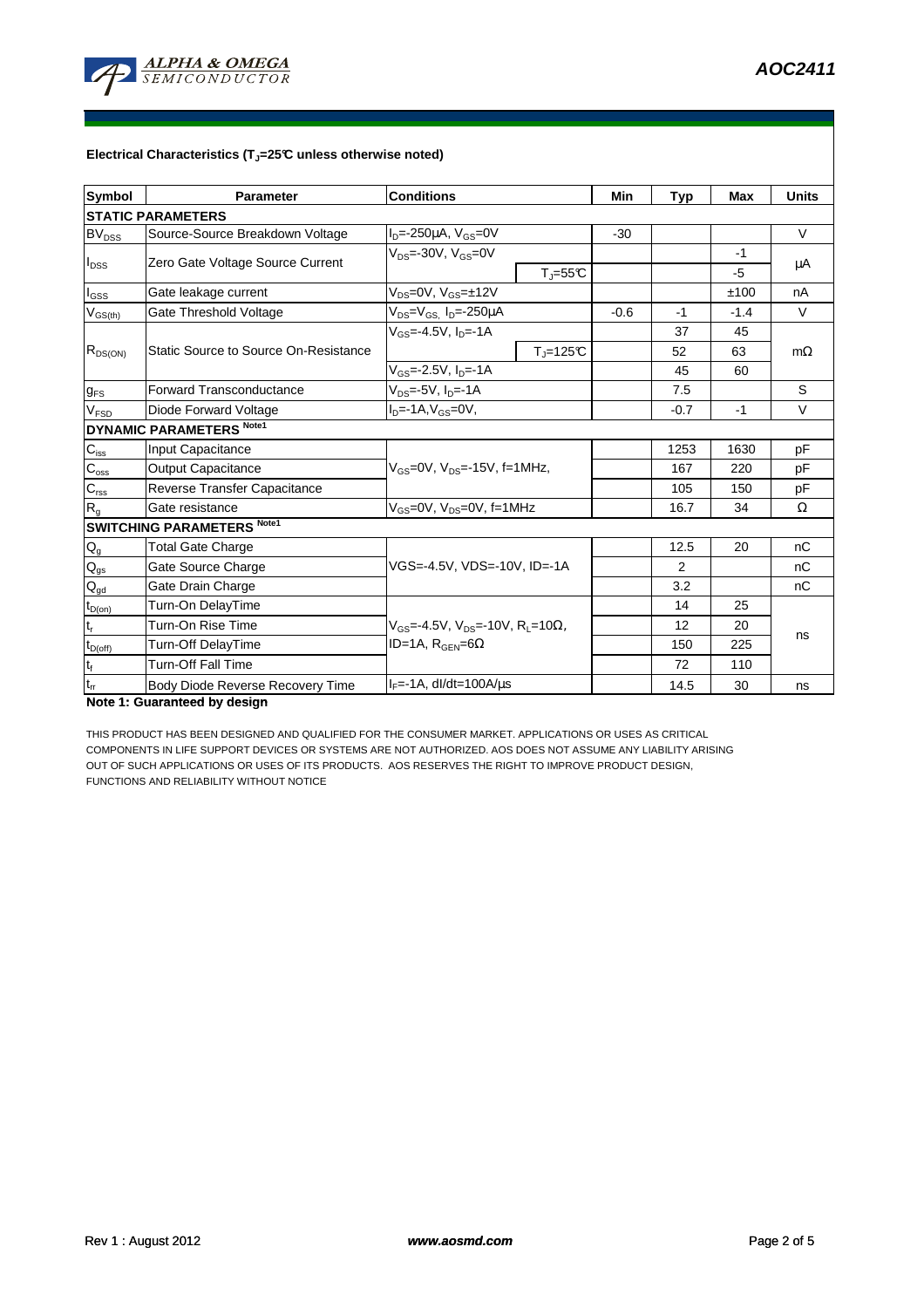

## **TYPICAL ELECTRICAL AND THERMAL CHARACTERISTICS**